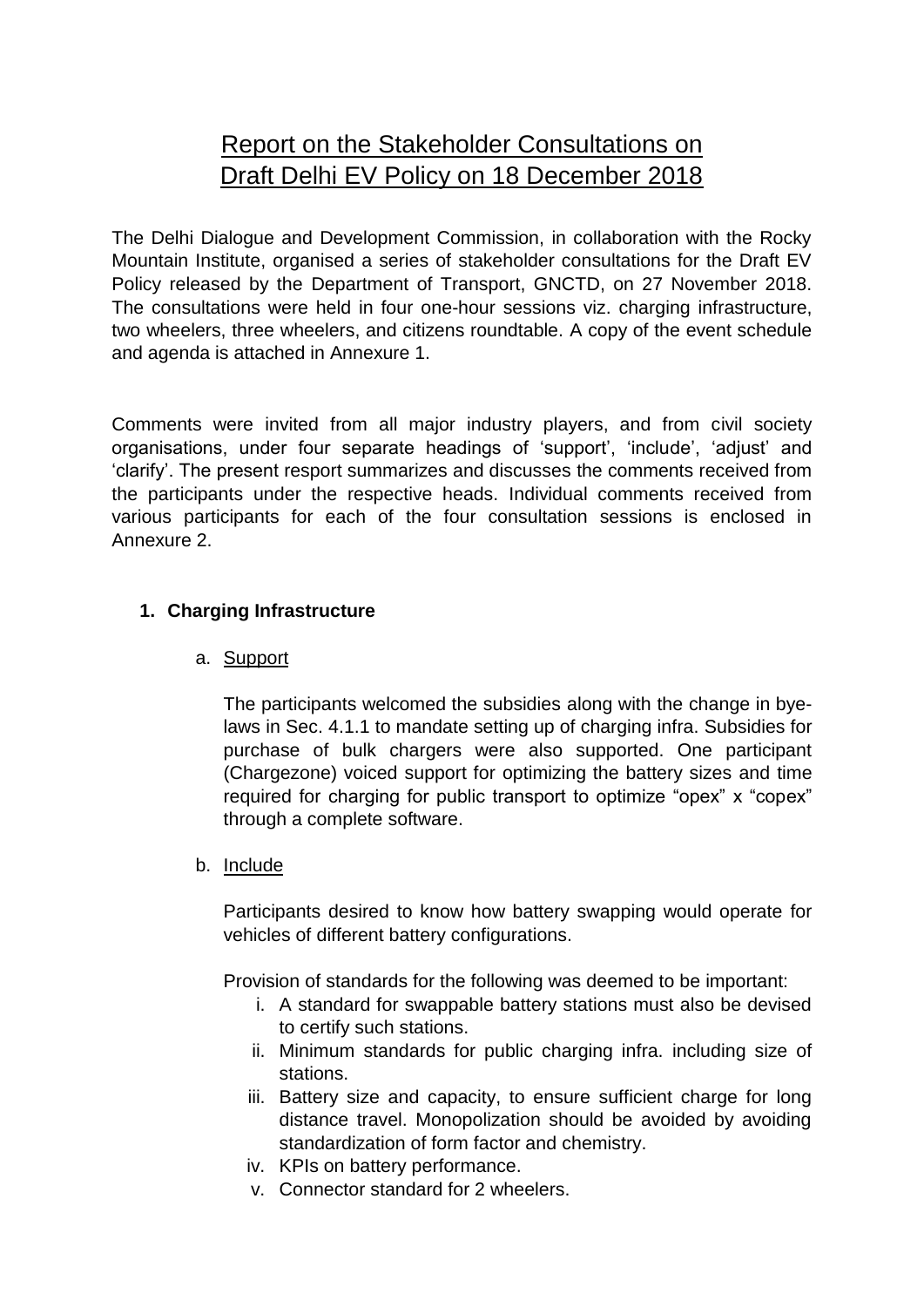Discoms to be given the responsibility of setting up charging infra for public charging, as they can capitalize on their existing facilities and resources including land. This will help to reduce the overall tariff structure in Delhi for all customers. Discoms may also help in identifying hotspots and power availability nodes, e.g. on highways, to anticipate and provide for demand. These hotspots may exist in other infra like hotels, malls, etc.

Participants also advocated for the inclusion of non-fiscal incentives to consumers, such as EV-only lanes during peak hours, special pick up zones outside airports, dedicated routes, etc.

A de-licensed structure for setting up of charging infra was considered efficient as it would spur competition. Permits may be issued, whereby operators will be allowed to add chargers as dictated by the market forces. It was noted that business model innovation for swappable batteries may be facilitated by civil society/ NGOs. Demands were also made for having no restrictions on captive charging infra needs. Further, fast-track approvals for charging infra. is desirable.

A separate regulation may provide for tariff and scheme details, such that a lower and upper cap on pricing may be introduced to benefit the consumer. This may also include time of use pricing, to account for the predictable increase in demand in the evening post-office hours.

Comments were made to give weightage to interoperability in selection of BSOs, through factors such as time to market, pwr/kwh, etc. Further, battery manufacturers desired to participate as BSOs in the bidding process.

Other comments included the need to define single charging stations in the same way as MoP, so OEMs and investors do not have different standards in different cities. The electrification of the BRTS may be included in this policy. Noting that all public chargers should preferably be ultra-fast, participants urged the policy to consider illegal power theft from charging infra.

Further, the policy may consider charging points for e-bus routes and may even merge bidding of public charging for EVs and of battery swapping stations. One participant (TPDDL) desired the ToD to be more aggressive than 20%, so it helps in flattening of demand curve and as such reduces tariff.

c. Adjust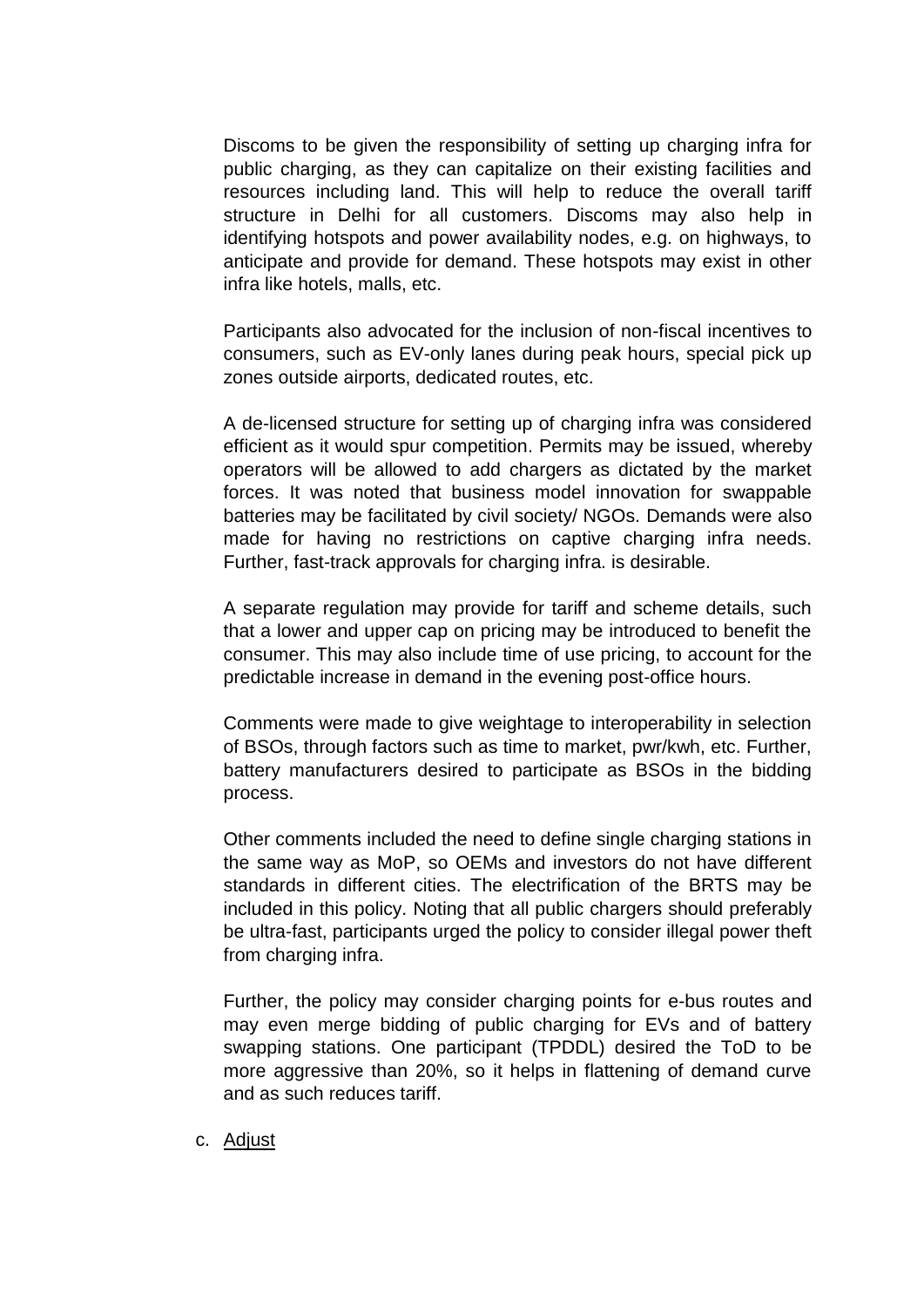Participants urged that subsidies should exist for batteries and not vehicles, and for usage and not ownership. They should be extended similarly to companies who operate fleets, and not only to individuals.

Multiple participants advocated for the equal treatment of swapping and charging, whereas few commented on the inclusion of multimodal charging stations. The policy may also account for the additional load on discoms and transformers for battery charging, and associated delays and costs. Waiting spaces may also be defined to avoid long queues as seen for CNG stations.

While the policy currently allows for AC001 and DC001 chargers, charging infra may be approved by ARAI that allows for higher capacity chargers too.

Other comments stated that AC001 is not suitable for public charging. A cooperative society like SETWIN may play a mediator's role in lending of batteries.

- d. Clarify
	- i. Standardization of charging infra guidelines under Central and Delhi policy, including MoP Circular of  $14<sup>th</sup>$  December – definition of public charging station, and licensing requirements.
	- ii. Definition of battery swap, whether individually or third party owned.
	- iii. Timeline for setting up charging infra.
	- iv. Weightage to parameters for bidding process.
	- v. Whether charging operations, including bulk charging, can be developed without bidding process.
	- vi. Allotment of land to reduce waiting time for consumers
	- vii. Charging for RWAs in apartment buildings.
	- viii. Support from current grid for fast charging especially for simultaneous charging of e-buses (100kWh).
	- ix. Whether e-bus charging stations will be economically efficient and sustainable.
	- x. Will battery swapping force a FIXED form factor and a FIXED chemistry on the OEMs? This will make the technology obsolete very fast.
	- xi. Whether support will be given from municipality, DISCOMs, Metro, etc. for land and power.

## **2. Three Wheelers**

a. Support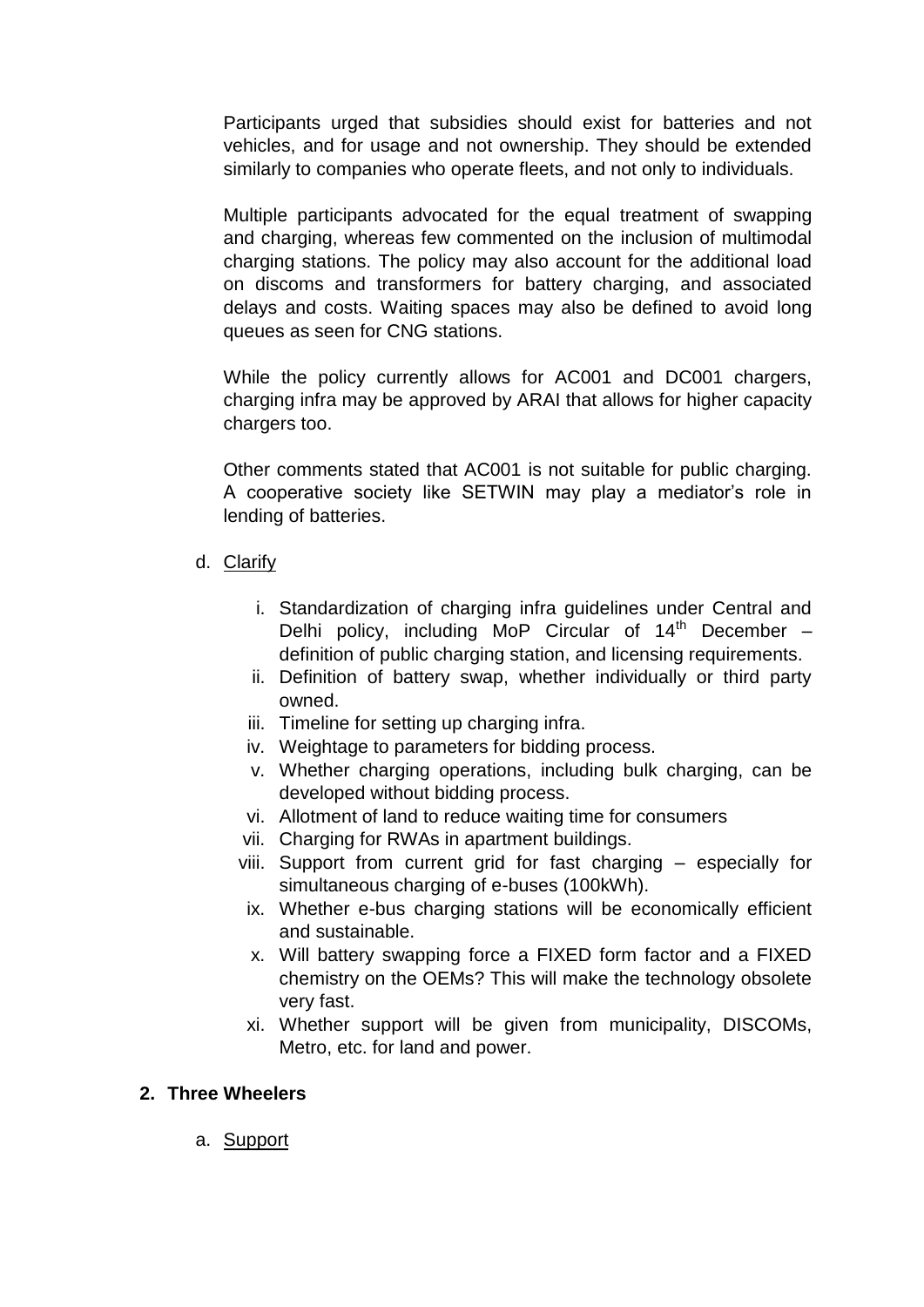Equal incentives for all 3Ws, open permit system for e-autos, and specific focus on 2Ws, 3Ws, and shared mobility was received well by the participants. The latter prevents diversion of subsidies to 4W under the policy.

In addition to subsidies, a group may be formed by the government to meet banks/NBFCs to arrange for financing.

The inclusion of only low speed 3W i.e. e-autos that qualify under FAME was met positively by few participants.

#### b. Include

Multiple participants pressed on the importance of encouraging retrofitting. Greaves Cotton suggested provision of 50% of FAME Subsidy (RBEV Category) and 50% purchase incentive for 3Ws, up to 30,500/-. Another participant, VR Chaalak, claimed that they had pursued a retrofitting project in Gurgaon with positive results in earnings for drivers, and reduction in noise and pollution.

Comments were also made to include small 4Ws for commercial use/goods carrier eligibility (including LCVs) in the policy. Policy could also provide for upcoming technology in quadracycles. Additionally, HEVs may be important as a bridge between ICE-run vehicles and EVs to continue reduction of pollution.

For funding, hire-purchase schemes may be arranged with the Delhi Finance Corporation. SGST rebates may be provided on battery and EV autoparts. The policy should not mandate swapping, and should rather extend subsidy to all electric 3Ws, since swapping infrastructure is not freely available. Fleet ownership should be treated at par with individual ownership under the policy. It was also suggested that incentives be provided to ultra-fast charging technology for better asset utilization, where one e-auto can be charged in 5-10 mins. These fast charging station may be set up at metro parking, or other premium parking areas.

Honda Cars suggested that older vehicles and other vehicles that emit pollution should be under the scope of 'fee' in the feebate system. While a participant said that usage of charging infra. should be limited to licensed or registered e-rickshaws, others emphasized the importance of curbing of illegal or unregulated e-rickshaws, and safety in last mile connectivity. Yet others commented that EV vehicle should be used for waste collection to increase visibility of the policy.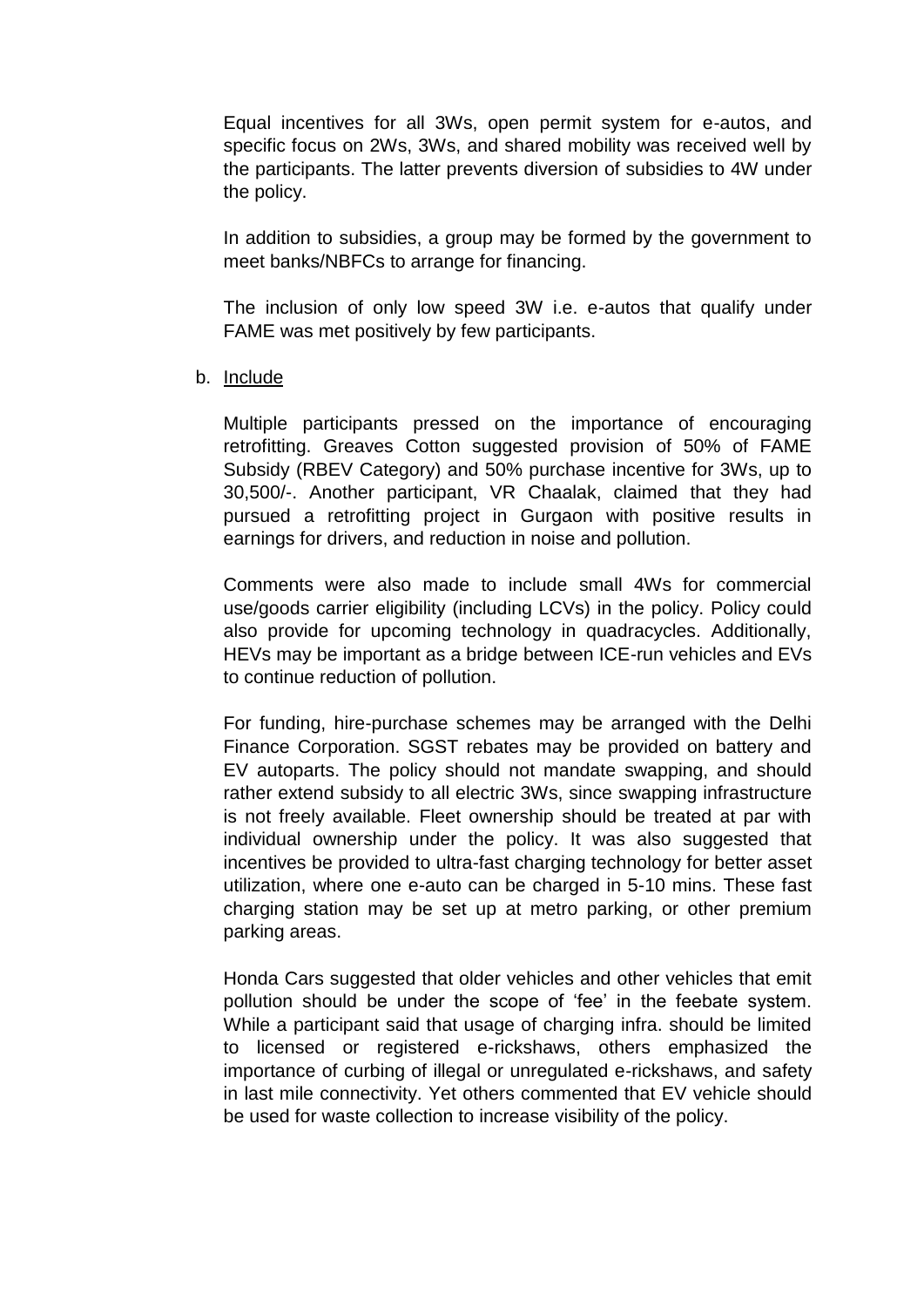#### c. Adjust

Participants encouraged a technologically agnostic approach in the policy and demanded that governmental support in Sec. 3.2 not be restricted to only swappable batteries. AEEE suggested that KPIs should be set to measure performance of batteries. Further, the difference between e-rickshaws and e-autos may be scrapped, and fiscal and non-fiscal incentives may be provided for both.

In Sec. 3.4.2, the provision of Rs. 10/- cashback attracted criticism as it might discriminatorily favour app-based aggregators like Ola and Uber. There was disagreement on whether cashback may be given to the driver instead of the rider, as it might motivate drivers to switch to EV and solve the issue of distribution of cashback in shared rides.

Participants were in favour of a delicensed regime, with fast track approvals. A level playing field for the organised (e-rickshaws) and unorganised sector (auto rickshaws) was advocated for. For this, greater subsidy may be given to e-ricks.

3Ws usually have a life of about 10 to 15 years, whereas the policy provides an incentive for scrapping of vehicles more than 7 years old. Instead, an emission benchmark may help in ensuring that these deregistered vehicles do not get sent to other cities.

Other comments included geofencing for batteries. Uber stated that they should not have to pay 2.5% congestion fee since most Uber vehicles run on CNG, and not diesel. Terra Motors suggested the use of solar panels on top of autos to generate and save electricity. Another participant commented that the landed cost for power should be below Rs. 4/-.

## d. Clarify

- i. Stance on CNG vehicles and investment in CNG related infrastructure.
- ii. Difference between e-auto and e-rickshaw.
- iii. Whether permits for autos will be capped, even for aggregators.
- iv. Whether interest subvention is only on vehicle or battery + vehicle.
- v. Whether subsidy will be extended to 3Ws without battery.
- vi. Reason for higher subsidy for e-rickshaws than for e-autos.
- vii. Whether EV goods carriers will be exempt from time of use restrictions upon entry into Delhi.
- viii. Whether batteries with different form factors/ chemistry may be swapped at any swapping station.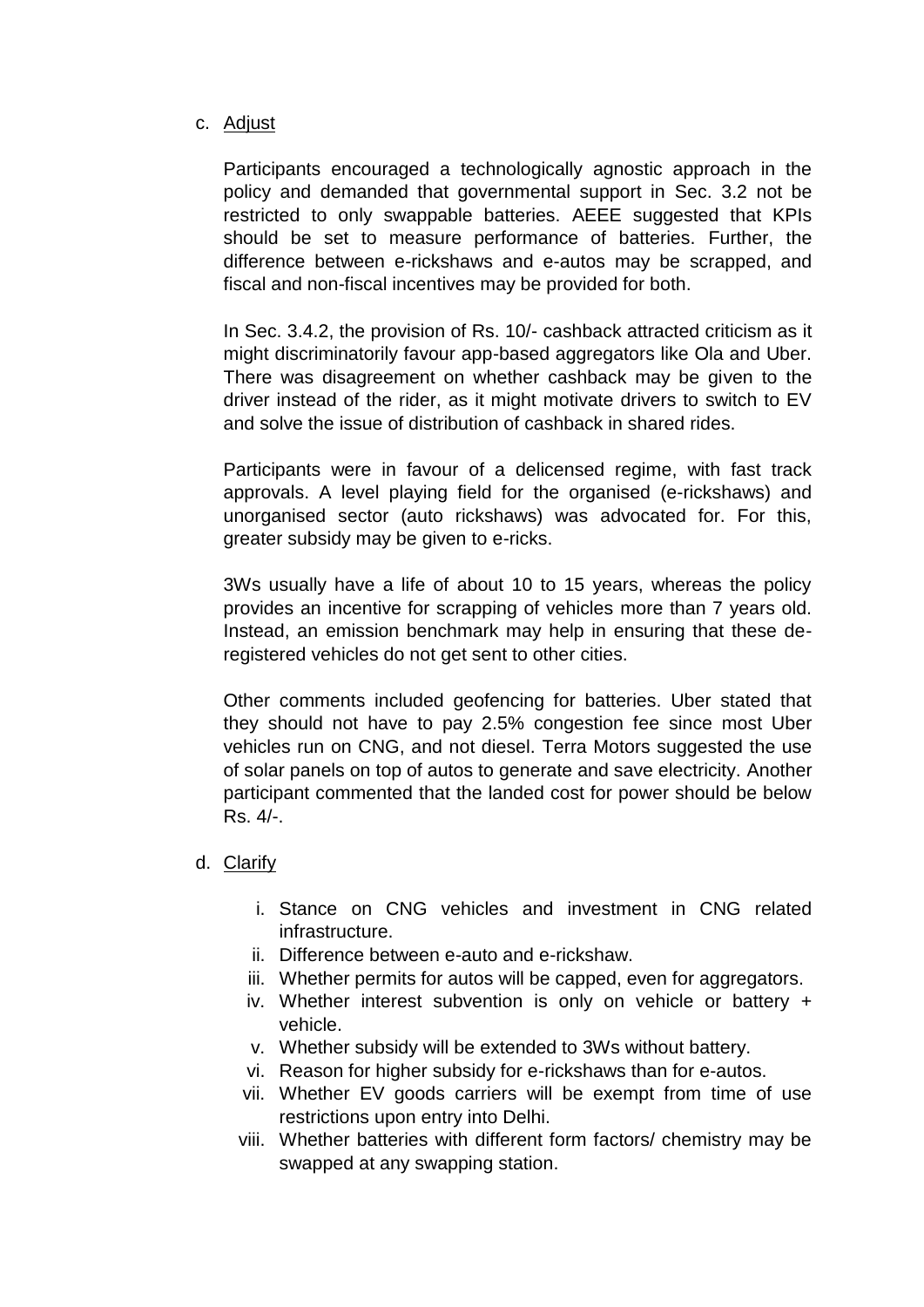ix. Safety guidelines for handling of lithium ion batteries during swapping procedure.

## **3. Two Wheelers**

#### a. Support

Participants appreciated the mandate to include charging points in housing societies, and the push for ride-hailing in the policy.

### b. Include

Participants proposed that bike sharing, and bike leasing should be included in the policy, and that subsidy may be provided for the same. Importantly, the policy should disincentivise  $3^{rd}$  and  $4^{th}$  vehicle purchases in a single household, and rather incentivise usage. While some participants desired that subsidy may also be extended to lowpower L2 type scooters i.e. those below 25 kmph, others demanded that the policy continue to subsidise only high-power scooters as speeds below 45 kmph will lead to congestion. Hire purchase schemes extended by DFC have also been suggested. Further, performance (minimum may be defined at 100 km/kWh) may be linked to subsidy.

The use of schools, colleges, hospitals, etc. for creating charging infra. was highlighted. Similarly, community charging pods must be created in multi-story apartments since 2W charging will happen at home. All charging points can adopt time of the day metering.

Cluster parking may be adopted to ensure decongestion. Non-fiscal incentives are crucial. The policy must address public transport as the most important priority, followed by private buses, cars, 3Ws, scooters, and motorcyles.

Participants also requested a waiver or decrease in SGST on EVs, while also suggesting that GST on battery to be the same as on vehicles.

The registration of bike-taxis must be seamless, with petrol bikes also being added to the fleet.

Amazon suggested that middle mile delivery be carved out as a separate category. EVs should be exempt from entry into Delhi at restricted times.

c. Adjust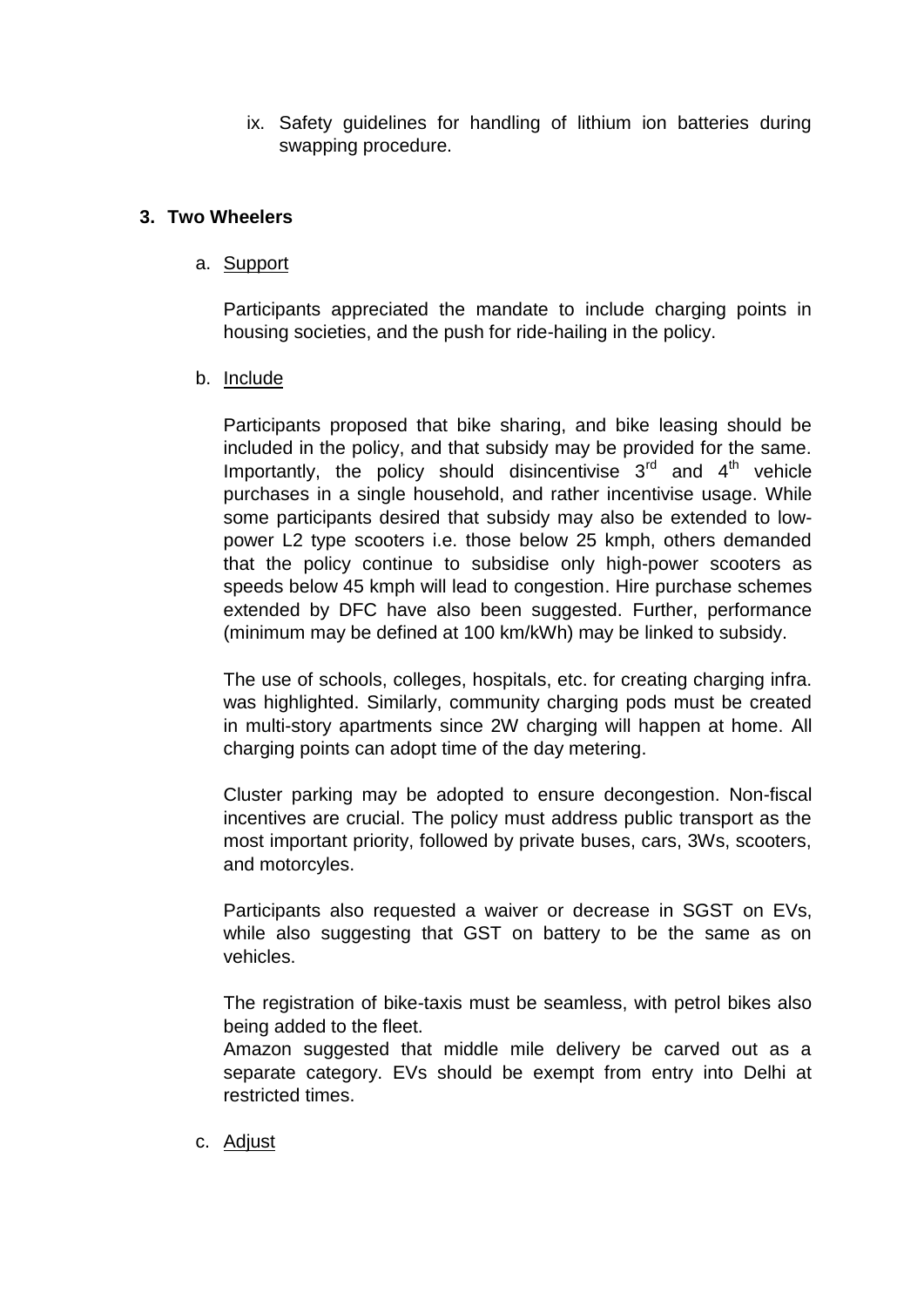Subsidy may be linked to performance rather than as a flat amount. The following was attached for reference:

|                             | EV              | ICE vehicle (for<br>reference) |
|-----------------------------|-----------------|--------------------------------|
| Acceleration (0-<br>20kmph) | 4 sec           | $1.1$ sec                      |
| Gradient ability            | 7 degrees       | 7 degrees                      |
| Range                       | 60 km           | 600 km                         |
| Efficiency                  | 5kWh/100 km     | 60-70kmpl                      |
| Warranty                    | 3 year/30000 km | 3 year/30000 km                |

Subsidy should incentivise usage than ownership. Some participants desired for an increase in subsidy to 100% from the current 50%, claiming that this will boost demand for new 110 cc 2Ws. Others stated that in the event the FAME subsidy decreases, the incentive should remain the same to ensure consistency.

In Sec. 3.1.1. and 3.1.2, the policy should remain technology agnostic for fixed battery/ removable batteries, and for swapping and public or private charging. Swapping must be defined in relation to battery performance and range, for e.g. 55 km is the minimum requirement for FAME subsidy.

It was also suggested that funds from parking should be used to support EVs, and that BSOs should be allowed to be distribution points for batteries. Further, one participant opined that the waiver of road tax, registration charges, etc. in Sec. 3.2.2 should be extended to vehicles in BS(IV) and BS(VI) categories too, as these are clean.

A few said that the validity of the deregistration certificate in Sec. 3.2.7 should be left open-ended to allow for consumer freedom.

#### d. Clarify

- i. Whether lead acid can be supported if cost is a primary factor.
- ii. Mechanism for claiming subsidy for scrapping (Rs. 15000/-).
- iii. Whether any restrictions or exclusivity exists vis-a-vis battery operators and PSO?
- iv. Whether subsidy may be claimed for vehicles without batteries.
- v. Whether definition of 'advanced battery' may be relooked at.
- vi. Whether policy provides for old vintage vehicles.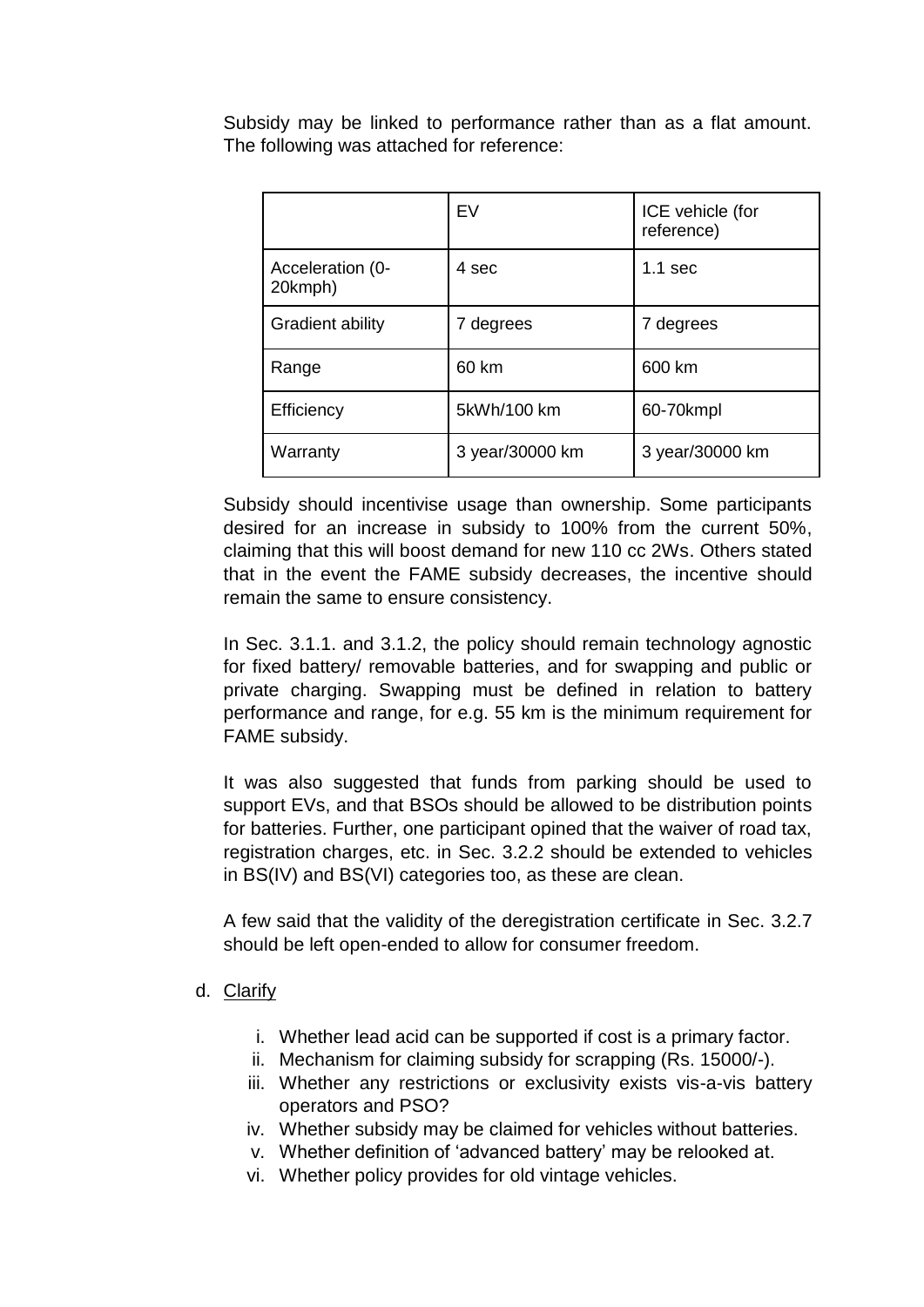- vii. Which particular segment is the goal of 25% new registrations related to?
- viii. Guidelines for disposal of batteries.

## **4. Civil Society**

a. Support

Numerous participants iterated that the focus in the drive towards EVs should be on public transport and BRT. Government vehicles, including those of contractors should make the switch to EVs. The policy addresses demand creation to some extent.

b. Include

The policy may provide additional incentives for purchase of EVs with solar roof tops and use of other renewable energy. Leasing of EVs may also be incentivised, keeping consumer demand and visibility of EVs in focus for improving the outcome of the policy. Visibility is crucial to address consumer anxiety about cost, range, etc. Non-fiscal incentives like dedicated lanes for EVs should be considered.

The discoms must be capable of bearing the load from EVs, in relation to the time of charging and ensuring equality in power distribution.

Integration of e-rickshaws and shared mobility on google maps or other common platforms will be beneficial.

Provisions for parking surcharges and spending on research and development into EVs and related technology are also important.

c. Adjust:

NIL

- d. Clarify
	- i. Whether single platform for environmental matters will be created, for direct communication between citizen communities and Delhi government.
	- ii. Whether recycling ecosystem is ready for the implementation of the policy, and if it will be viable.
	- iii. Measures undertaken to communicate the urgency of the policy to the citizens.
	- iv. Amount of cess for polluting petrol and diesel vehicles.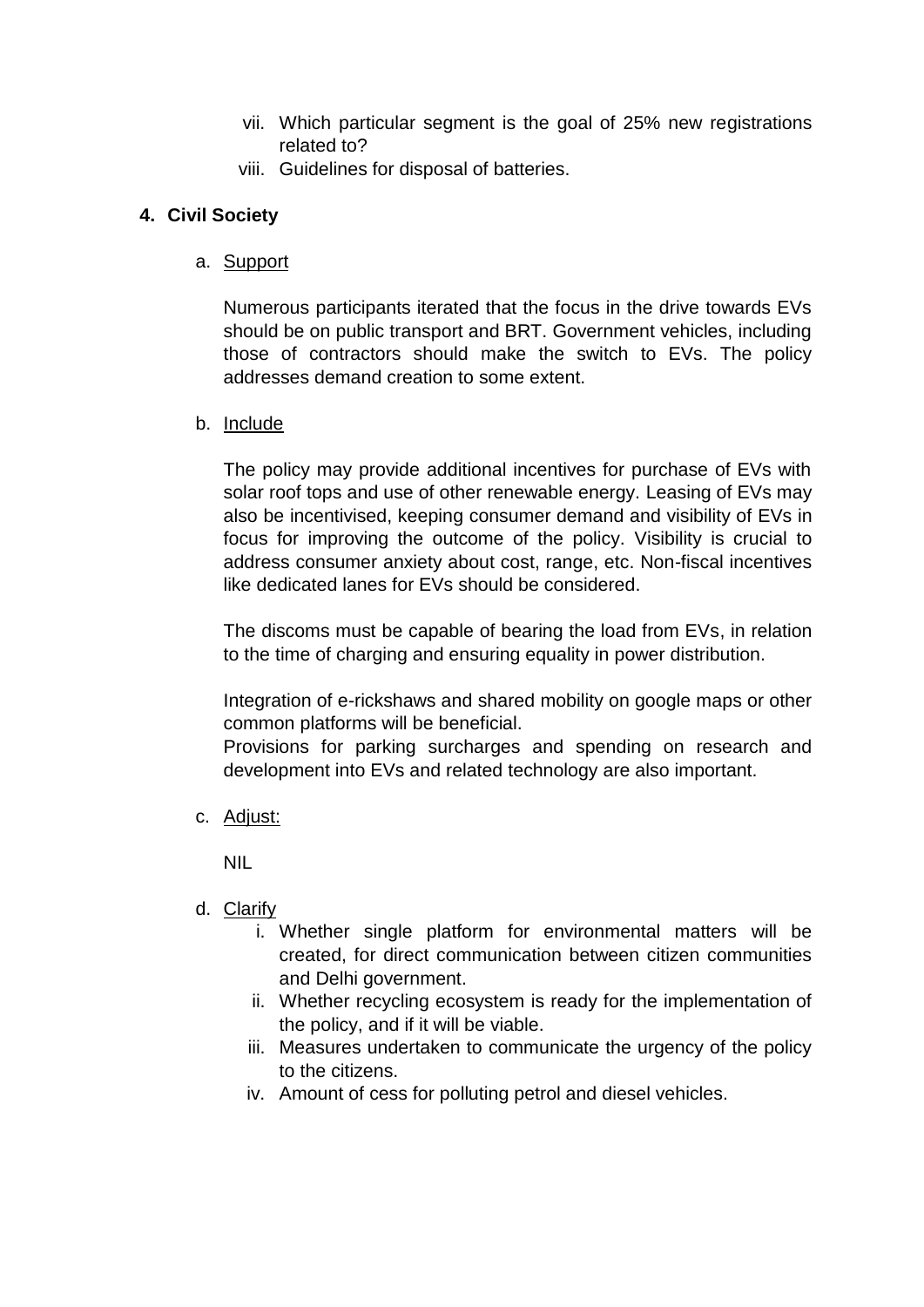# **ANNEXURE 1 - Agenda & Schedule**



## Stakeholder Consultation on Draft Delhi Electric Vehicle Policy 2018

#### **Organized by**

Dialogue and Development Commission of Delhi (DDCD) in partnership with Rocky Mountain Institute (RMI)

18 December 2018 | NDMC Convention Centre, New Delhi

| $9:30 - 10:30$  | <b>Registration</b>                                                                                                                                                                                                                                                                                                                                                                                                                                                                                     |
|-----------------|---------------------------------------------------------------------------------------------------------------------------------------------------------------------------------------------------------------------------------------------------------------------------------------------------------------------------------------------------------------------------------------------------------------------------------------------------------------------------------------------------------|
| $10:30 - 11:00$ | <b>Making Delhi the EV Capital of India</b>                                                                                                                                                                                                                                                                                                                                                                                                                                                             |
|                 | Presentation on Draft Delhi EV Policy 2018<br>Smt. Varsha Joshi, Commissioner (Transport), GNCTD                                                                                                                                                                                                                                                                                                                                                                                                        |
|                 | <b>Remarks by:</b><br>Shri Jasmine Shah, Vice Chairperson, DDCD, Govt. of NCT of Delhi<br>Dr. Ashok Jhunjhunwala, Professor, IIT Madras<br>Shri Kailash Gahlot, Minister of Transport, Govt. of NCT of Delhi<br>Shri Arvind Kejriwal, Hon'ble Chief Minister, Govt. of NCT of Delhi                                                                                                                                                                                                                     |
| $11:00 - 11:45$ | <b>Industry Perspectives on Delhi's EV Policy</b>                                                                                                                                                                                                                                                                                                                                                                                                                                                       |
|                 | Moderator: Smt Akshima Ghate, Principal, Rocky Mountain Institute<br>Panelists:<br>Shri Kailash Gahlot, Minister of Transport, Govt. of NCT of Delhi<br>Smt Varsha Joshi, Commissioner (Transport), Govt. of NCT of Delhi<br>Shri Chetan Maini, Co-Founder & Vice Chairman, SUN Mobility<br>Shri Sohinder Gill, Director General, Society of Manufacturers of Electric<br>Vehicles (SMEV)<br>Shri Mahesh Babu, Chairman (Electric Mobility Group), Society of Indian<br>Automobile Manufacturers (SIAM) |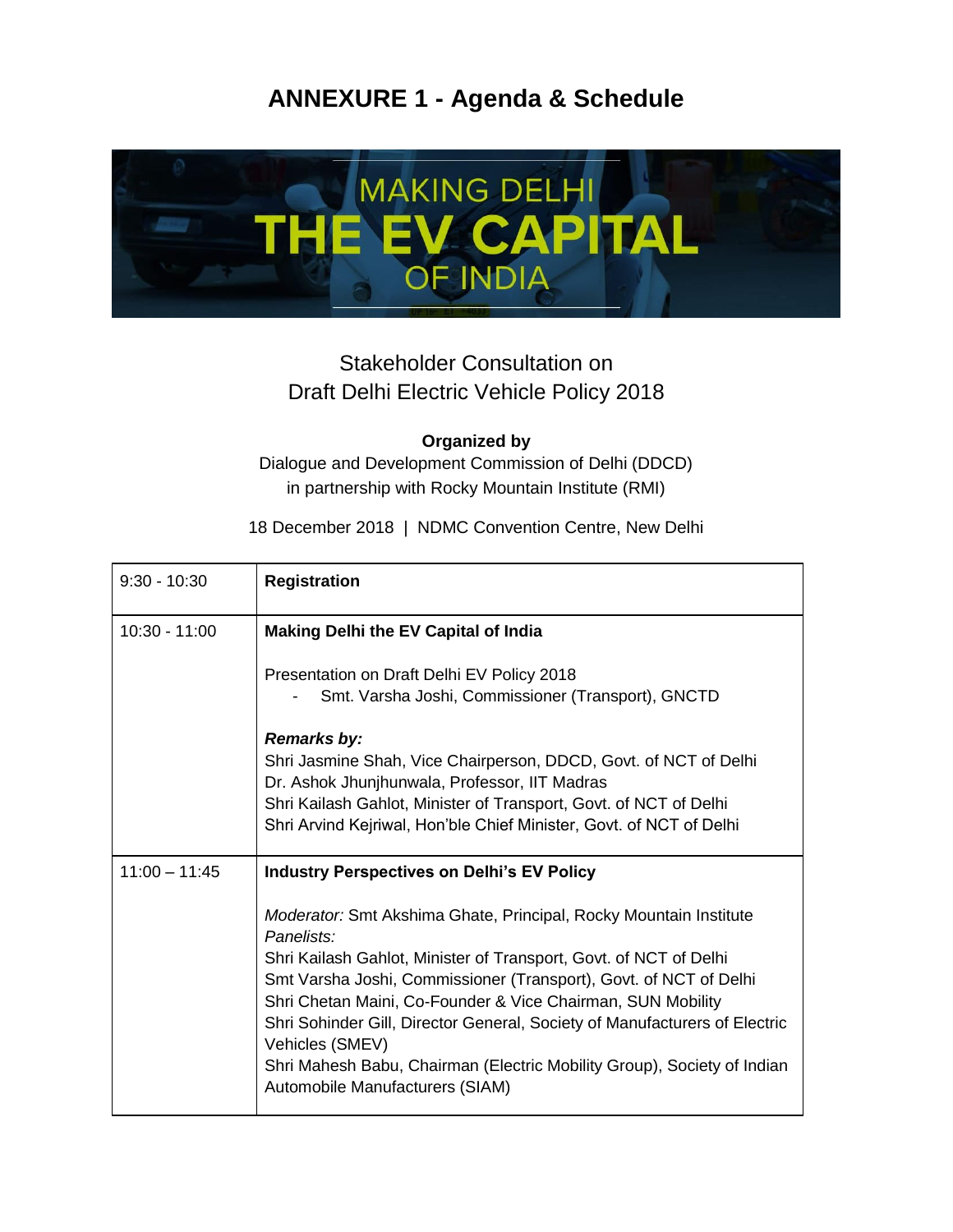| $11:45 - 12:00$ | Tea break                                                                                                                                                             |
|-----------------|-----------------------------------------------------------------------------------------------------------------------------------------------------------------------|
| $12:00 - 1:00$  | Charging infrastructure roundtable                                                                                                                                    |
|                 | Co-chairs - Smt Varsha Joshi, Commissioner (Transport), Govt. of NCT<br>of Delhi, Shri Ashok Jhunjhunwala, Professor, Indian Institute of<br><b>Technology Madras</b> |
|                 | Moderator: Clay Stranger, Principal, Rocky Mountain Institute                                                                                                         |
| $1:00 - 2:00$   | Lunch                                                                                                                                                                 |
| $2:00 - 3:00$   | Two wheelers roundtable                                                                                                                                               |
|                 | Co-chairs - Shri Jasmine Shah, Vice Chairperson, DDCD, Govt. of NCT<br>of Delhi, Smt Varsha Joshi, Commissioner (Transport), Govt. of NCT of<br>Delhi                 |
|                 | Moderator: Clay Stranger, Principal, Rocky Mountain Institute                                                                                                         |
| $3:00 - 4:00$   | Three wheelers roundtable                                                                                                                                             |
|                 | Chair - Shri K K Dahiya, Special Commissioner, Transport, Govt. of NCT<br>of Delhi                                                                                    |
|                 | Moderator: Akshima T Ghate, Principal, Rocky Mountain Institute                                                                                                       |
| 4:00-4:30       | Tea break                                                                                                                                                             |
| 4:30-5:30       | <b>Citizen and civil society roundtable</b>                                                                                                                           |
|                 | Co-chairs - Shri Kailash Gahlot, Hon'ble Minister (Transport), Govt. of<br>NCT of Delhi, Shri Jasmine Shah, Vice Chairperson, DDCD, Govt. of<br>NCT of Delhi          |
|                 | Moderator: Akshima T Ghate, Principal, Rocky Mountain Institute                                                                                                       |
| 5:30-5:45       | <b>Concluding session</b>                                                                                                                                             |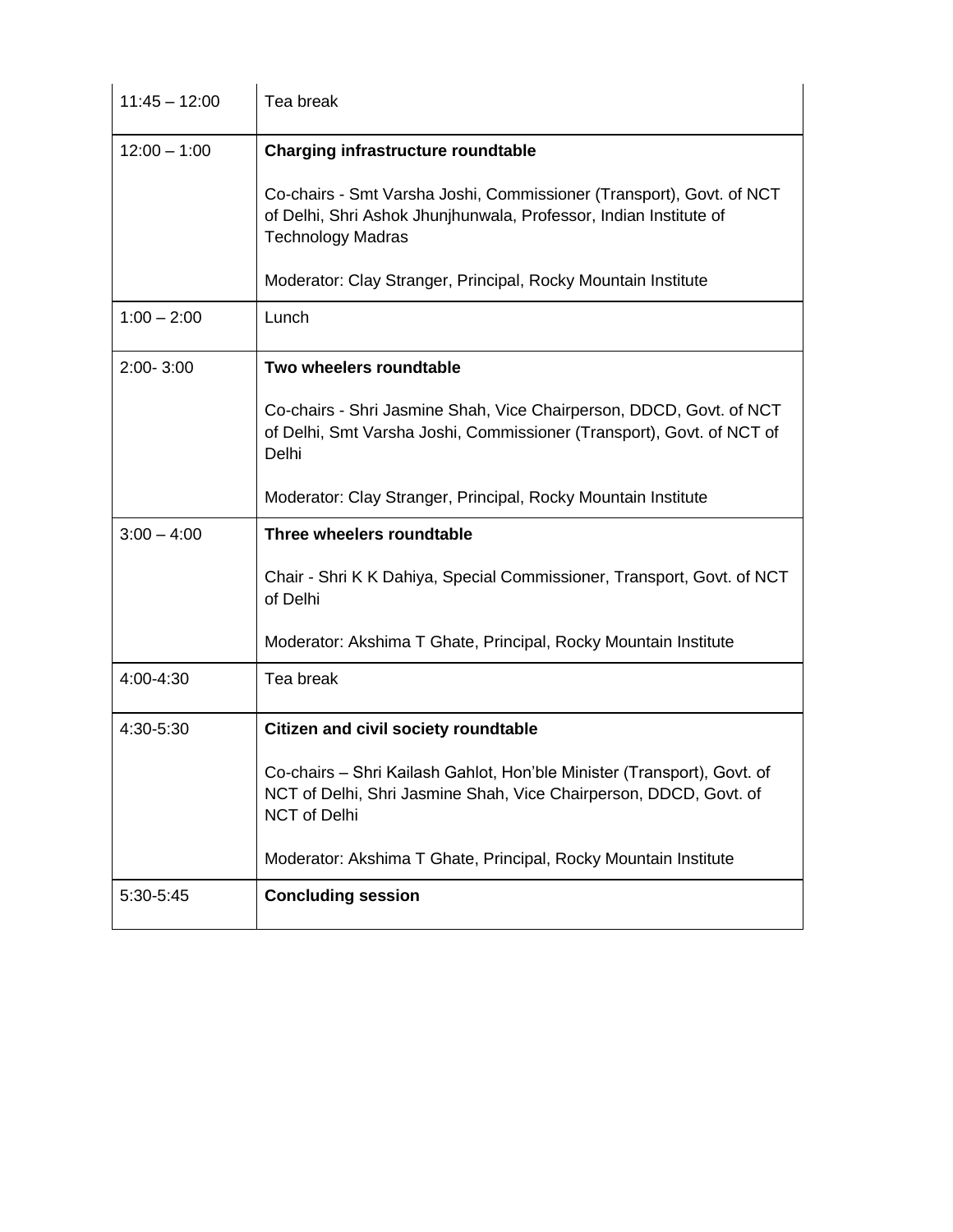## **ANNEXURE 2 – Individual comments received at Stakeholder Consultation on Draft Delhi EV Policy organized by DDC on 18 December 2018**

## **1. Charging infrastructure session**

| Organization                      | <b>Comment</b>                                                                                                                                                               |  |  |
|-----------------------------------|------------------------------------------------------------------------------------------------------------------------------------------------------------------------------|--|--|
| Exicom                            | 1. Ministry of Power's 14 <sup>th</sup> Dec guidelines on public charging<br>infrastructure not in line with Delhi's Draft EV Policy - Will the<br>two be independent?       |  |  |
|                                   | 2. ECBC - Would charging points recommendation in Delhi's<br>policy override the ECBC guidelines?                                                                            |  |  |
|                                   | 3. No mention of captive charging infrastructure/swapping needs                                                                                                              |  |  |
|                                   | 4. Would subsidies be carried forward in captive charging<br>infrastructure?                                                                                                 |  |  |
|                                   | 5. Ministry has delicensed the setting up of charging infra while<br>the policy has 11 specific zones. Can it be delicensed too?                                             |  |  |
| IX Energy (Check<br>company name) | 1. Shouldn't the policy consider fast charging, in particular to<br>avoid long queues at public charging points?                                                             |  |  |
|                                   | 2. Retrofitting EVs - policy should support it                                                                                                                               |  |  |
|                                   | 3. Will any land be allocated by the Delhi Govt. for charging<br>infra?                                                                                                      |  |  |
|                                   | 4. Will specifications be given for size of battery packs?                                                                                                                   |  |  |
| <b>SUN Mobility</b>               | 1. In bids for BSOs, give weightage to and include parameters<br>like throughput, inter-operability, experience of service<br>provider, etc.                                 |  |  |
|                                   | 2. Power demand will be low even with 25% target for EVs                                                                                                                     |  |  |
|                                   | 3. Technology will help balance grid (night time charging)                                                                                                                   |  |  |
| Bajaj Auto                        | 1. Would govt. support on-board charging? - Look at on-board<br>charging and battery swapping equally                                                                        |  |  |
|                                   | 2. Create level playing field - consider all categories of 3Ws                                                                                                               |  |  |
|                                   | 3. What kind of distance is being considered between swap<br>stations - would have bearing on charge needed before you<br>swap (100 km charge may be needed before you swap) |  |  |
|                                   | 4. Multiple operators for BSOs would be a challenge from the                                                                                                                 |  |  |
|                                   | perspective of protocol/battery standardization                                                                                                                              |  |  |
|                                   | 5. Battery chemistry - need freedom from over-standardizing.                                                                                                                 |  |  |
|                                   | Don't standardize because it should not become monopolistic                                                                                                                  |  |  |
| <b>EV Motors</b>                  | Support/promote fast charging infrastructure<br>1.                                                                                                                           |  |  |
| PowerGrid                         | AC 001 charger included in Policy is more suitable for private<br>1.                                                                                                         |  |  |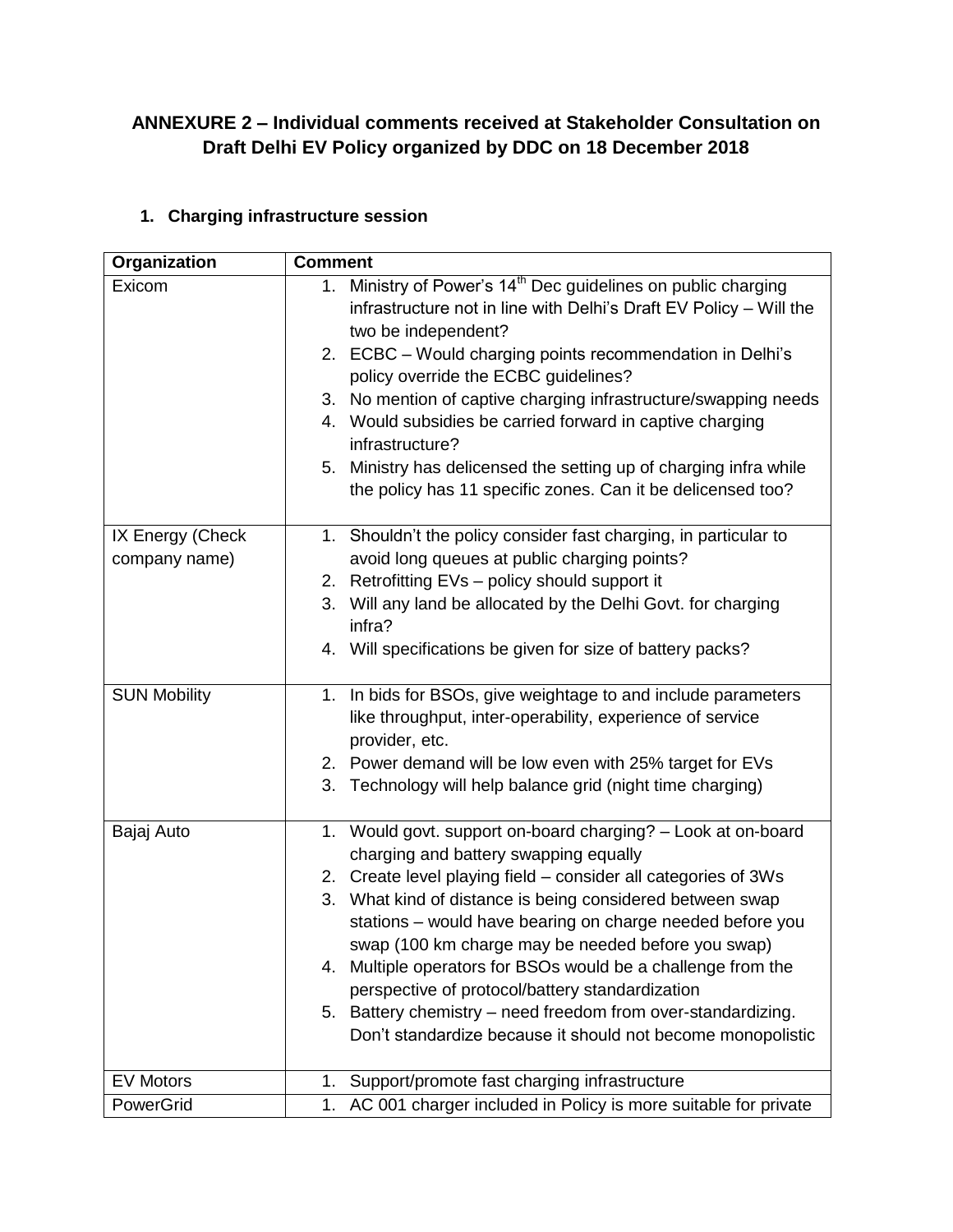|                         | use                                                                 |
|-------------------------|---------------------------------------------------------------------|
|                         | 2. Consider multi-modal charging stations (with battery             |
|                         | swapping, DC charging) to reduce operational cost of                |
|                         | charging stations                                                   |
|                         | 3. Focus on housing societies for battery landing schemes for       |
|                         | individuals/private vehicles                                        |
|                         | 4. Need to unman swapping stations                                  |
|                         | 5. E-bus – not addressed in policy from charging perspective        |
|                         |                                                                     |
| <b>Ather Energy</b>     | 1. Lot of more focus needed on DC fast charging for TWs.            |
|                         | 2. Individuals should be allowed to charge at home, to relieve      |
|                         | pressure on industry.                                               |
|                         |                                                                     |
| Ola                     | 1. Swapping and charging should be treated at par                   |
|                         | 2. Subsidize usage, not ownership, not infrastructure               |
|                         | 3. Avoid giving exclusive licenses for setting up                   |
|                         | charging/swapping infrastructure                                    |
|                         | 4. Give equal focus on non-fiscal incentives                        |
|                         |                                                                     |
| Chargezone              | 1. Don't license - don't give exclusive rights -                    |
|                         | 2. There must be a discussion with DISCOMs for hot points of        |
|                         | power and infrastructure and interjection with highways -           |
|                         | hotspots matching with traffic and electric highways                |
|                         | 3. Can develop a software on what kind of battery size would be     |
|                         | appropriate for e-buses - optimizing battery size                   |
|                         |                                                                     |
| Exicom                  | 1. Will guidelines be issued for captive charging infra?            |
| <b>TERI</b>             | 2. Why only 3 BSOs?                                                 |
|                         | 3. EOs are free to price – Shouldn't there be lower/upper caps      |
|                         | 4. Bharat chargers not recognized by BIS - we should take care      |
|                         | that the infrastructure doesn't become redundant                    |
|                         |                                                                     |
| <b>TATA Power</b>       | 1. Time of Day pricing can be built more aggressively in policy     |
|                         | 2. Staggering demand with Time of Demand                            |
|                         |                                                                     |
| <b>Bharat Petroleum</b> | 1. PESCO - not keen on batteries - explosives concern               |
|                         | 2. Subsidy on only chargers or bulk chargers?                       |
|                         | 3. If we are not participating in bid, would we still be able to    |
|                         | provide charging solutions?                                         |
|                         |                                                                     |
| <b>SIAM</b>             | 1. Focus on public transport; electrifying BRTS corridors           |
|                         |                                                                     |
| Magenta Power           | 1. Special tariffs - electric vehicle billing meter not included in |
|                         | policy - DERC should come out with regulation                       |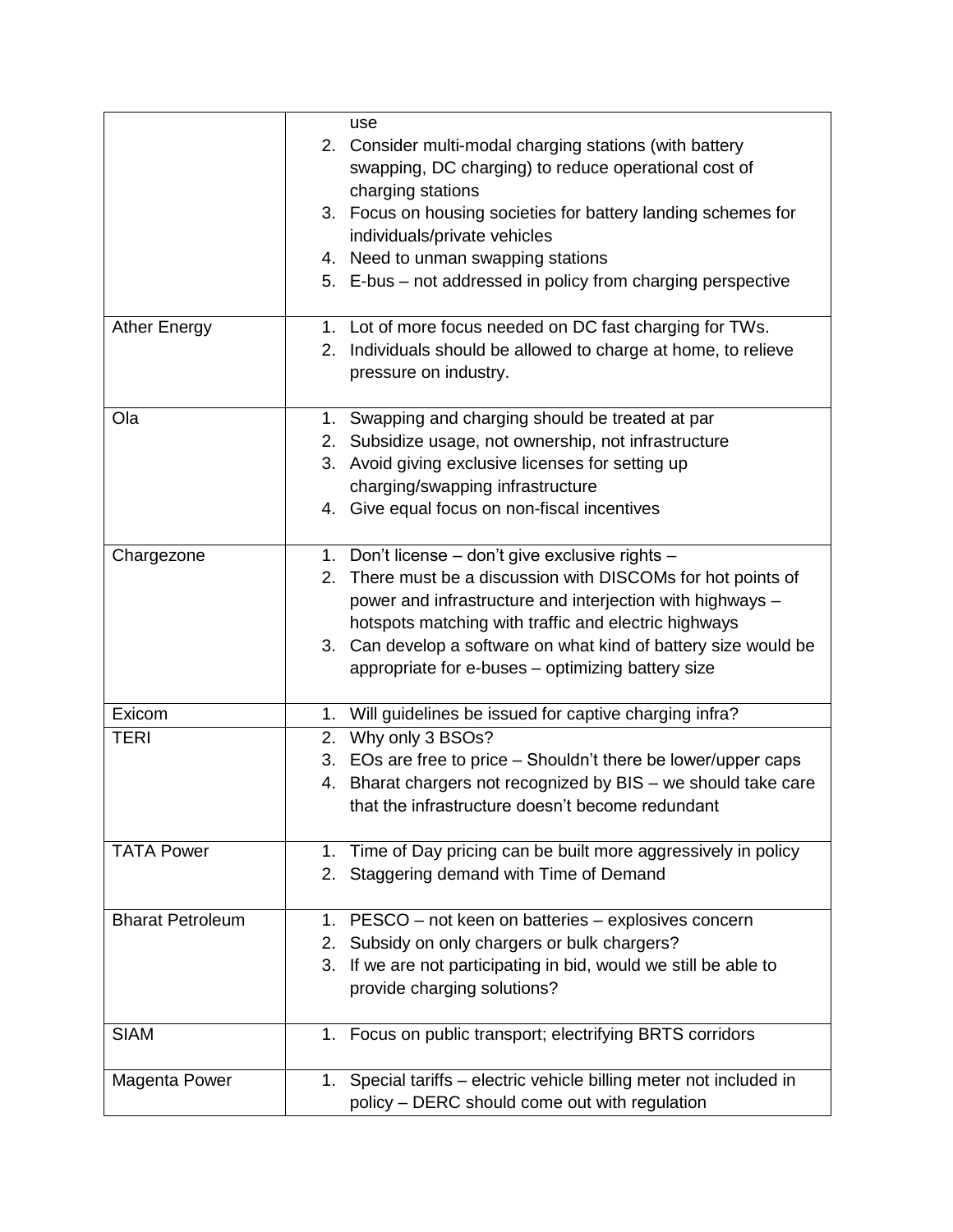|                       | 2. $14th$ Dec notification of MoP – definition of public charging<br>infrastructure |
|-----------------------|-------------------------------------------------------------------------------------|
| SmartE                | 1. Need to liberalize charging infrastructure                                       |
|                       | 2. How do we address misuse of power/charging infrastructure?                       |
| <b>NTPC</b>           | 1. Set-up charging infrastructure through discoms for buses at<br>DTC depots        |
|                       | 2. Delhi govt should take lead                                                      |
| <b>Greaves Cotton</b> | 1. Need for standard for swappable batteries also, for safety<br>purposes.          |
| Grisha                | 1. How will policy promote charging in CGHS/apartments/group<br>housing societies   |
| <b>DIMTS</b>          | 1. Strengthening of grid needs attention                                            |
| <b>CEEW</b>           | Equivalent Car Spaces clarification – in the context of<br>1.<br>charging for TWs   |

#### **2. Three Wheelers Session**

| Organization          | <b>Comment</b>                                                                                    |
|-----------------------|---------------------------------------------------------------------------------------------------|
| Expereal              | 1. Scrap the difference between e-autos and e-rickshaws.                                          |
|                       | 2. Policy should include quadricycles.                                                            |
| Uber                  | How does the policy differentiate between erickshaws and<br>1.<br>e-autos?                        |
|                       | 2. Will the permits override the limit on number of permits for<br>delhi?                         |
|                       | 3. Is interest subvention only for vehicle price or vehicle plus<br>battery cost?                 |
|                       | 4. Erickshaws work on share basis and thus may make                                               |
|                       | cashback of Rs. 10/- per rider difficult to dispense.                                             |
|                       |                                                                                                   |
| <b>Greaves Cotton</b> | 1. Policy may include in Sec. 3.2 that subsidy will be provided<br>for retrofitting in rickshaws. |
|                       | 2. Policy may provide 50% purchase incentive in three                                             |
|                       | wheeler passenger category.                                                                       |
| <b>Kinetic Green</b>  | Eautos and e-goods carriers must also be given subsidies.<br>1.                                   |
|                       | Swapping infra will take at least 2 years to develop.<br>2.                                       |
|                       | 3. Under FAME, category of Low Speed Three Wheelers                                               |
|                       | exists and similarly, erickshaws of particular quality should                                     |
|                       | be subsidised.                                                                                    |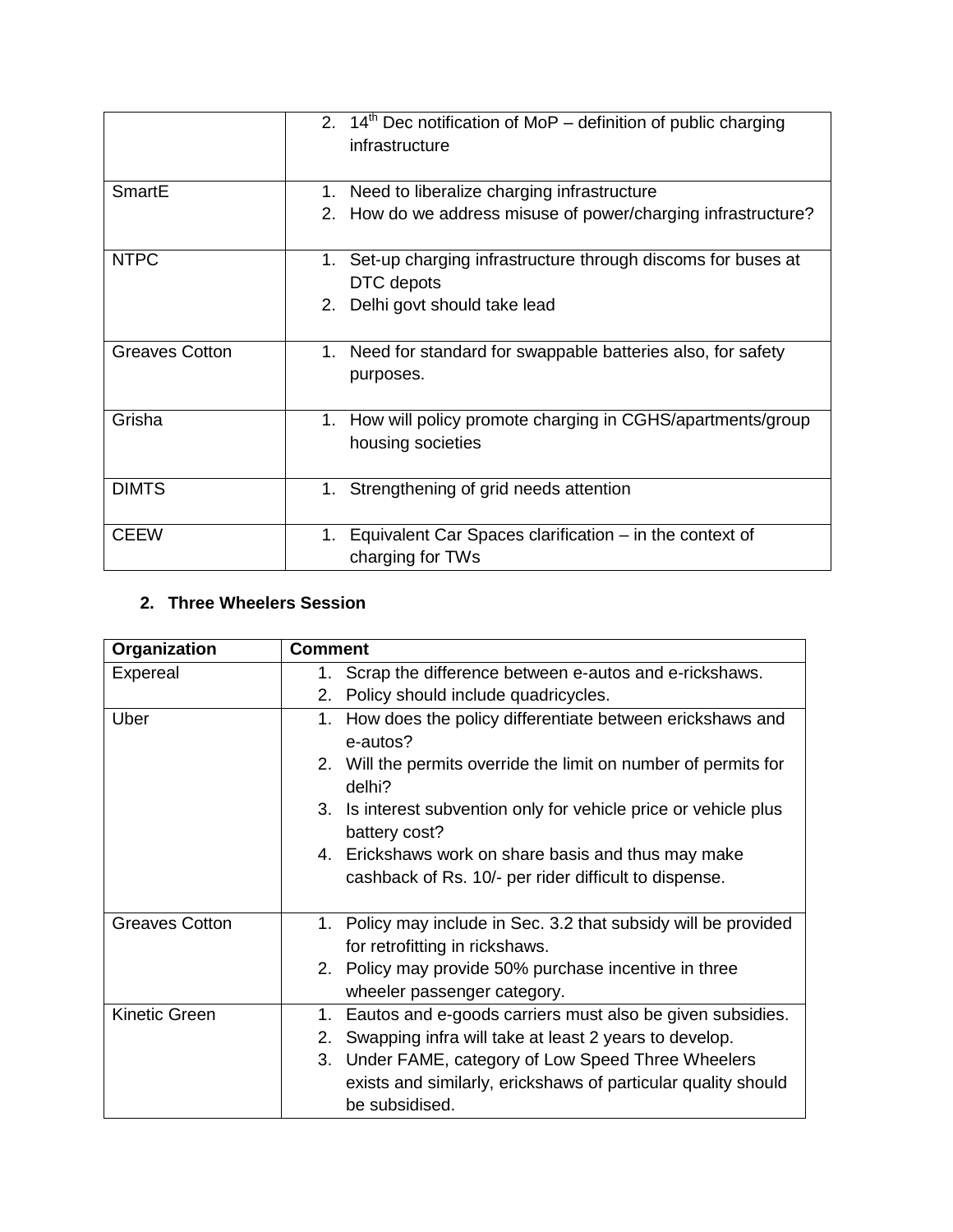|                  |                | 4. Policy may include LCVs and quadricycles under its ambit.    |
|------------------|----------------|-----------------------------------------------------------------|
|                  |                | 5. A Committee may be made to engage with the financiers        |
|                  |                | who may have reservations on resale value, battery life,        |
|                  |                | etc.                                                            |
|                  |                | 6. Visibility can be increased if waste collection vehicles can |
|                  |                | be made EV.                                                     |
| Ola              |                | 1. Subsidise use and not ownership.                             |
|                  | 2.             | Non-fiscal incentive like access to premium parking spots       |
|                  |                | for erickshaws will be crucial.                                 |
| <b>CEEW</b>      | 1.             | Cashback scheme for app-based aggregators' last mile            |
|                  |                | connectivity may be discriminatory since Ola and Uber           |
|                  |                | dominate the market, and govt must not nudge towards            |
|                  |                | them.                                                           |
|                  |                | 2. Last mile connectivity may exist through any means of        |
|                  |                | transport, and policy must account for that.                    |
| <b>CII</b>       | 1.             | Swapping should be given a level playing field and not          |
|                  |                | made mandatory.                                                 |
| Bajaj Auto       | 1.             | Swap Model works when there are at least 75% more               |
|                  |                | batteries than vehicles.                                        |
|                  | 2.             | Mechanism for swapping should be clarified to maintain          |
|                  |                | compatibility, security.                                        |
|                  |                | 3. The weight of battery, mounting, etc. for EVs is different   |
|                  |                | from petrol/diesel vehicles, and thus the latter cannot be      |
|                  |                | retrofitted.                                                    |
| Tata             | 1.             | In reference to Sec. 3.6 of the policy, 4 Wheeler goods         |
|                  |                | carrier also exist, similar to 3 Wheeler Gods carrier.          |
|                  |                | 2. Policy may also provide subsidy to private bus operators.    |
| <b>EV Motors</b> | 1.             | Lithium ion is combustible. Policy must define proper           |
|                  |                | charging methods to avoid any fatalities.                       |
| Goldie Tech      | 1 <sub>1</sub> | Policy must account for innovations like battery powered        |
|                  |                | cycle rickshaws.                                                |
| <b>TERI</b>      | 1.             | How important does the transport dept consider the training     |
|                  |                | of erickshaw drivers?                                           |
|                  | 2.             | Policy may consider continuance of vehicles which are           |
|                  |                | seven years or older, since they need not all be energy         |
|                  |                | inefficient or overly polluting, instead of scrapping.          |
| Amazon           | 1.             | Will traffic restrictions on goods carriers' movement be        |
|                  |                | removed if compliance with the policy occurs?                   |
| India Mobility   | 1.             | Instead of giving incentive to driver, where driver will keep   |
| Finance          |                | the margin, an app can facilitate transfer of cashback to the   |
|                  |                | rider directly.                                                 |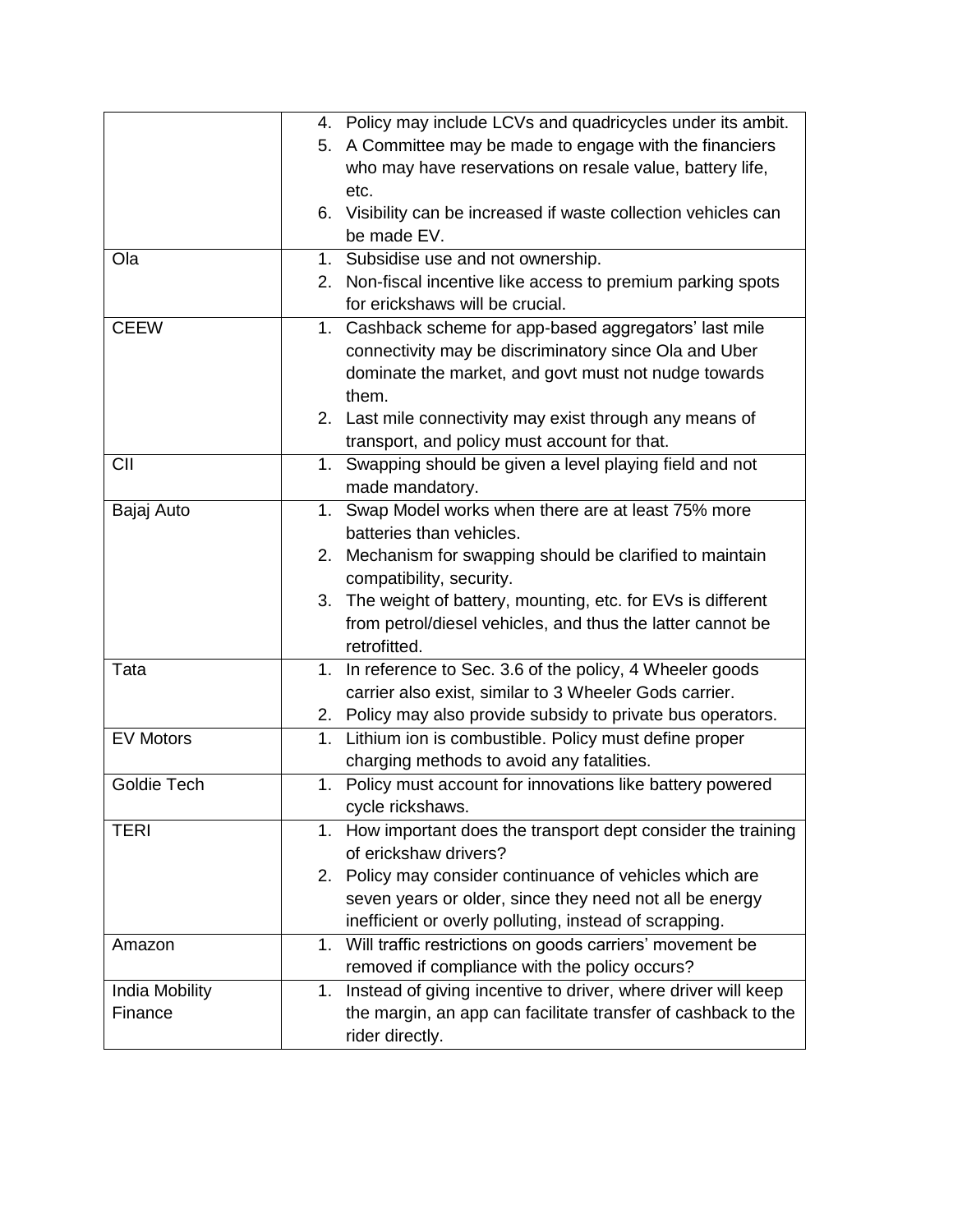## **3. Two Wheelers session**

| Organization         | <b>Comment</b>                                                      |  |  |
|----------------------|---------------------------------------------------------------------|--|--|
| <b>CSTEP</b>         | 1. Scrapping subsidy - what will be the mechanism for gauging       |  |  |
|                      | the amount of subsidy?                                              |  |  |
|                      | 2. What will be the mechanism for qualifying for top-up             |  |  |
|                      | incentives?                                                         |  |  |
|                      | 3. How to determine 'swappable battery vehicles' since batteries    |  |  |
|                      | may become swappable later on?                                      |  |  |
|                      |                                                                     |  |  |
| <b>HERO MotoCorp</b> | 1. TWs equivalent to 100 cc - don't call them 'high power'. It is   |  |  |
|                      | not defined like this. Rather use definition based on               |  |  |
|                      | performance.                                                        |  |  |
|                      | 2. Consider 100% subsidy to cover cost differential for high        |  |  |
|                      | performance TWs rather than 50%                                     |  |  |
|                      | 3. Be technology agnostic between swapping and fast charging        |  |  |
|                      | 4. In case FAME goes away, level of incentive should be             |  |  |
|                      | matched                                                             |  |  |
|                      | 5. New vehicles which are cleaner should not be taxed               |  |  |
|                      | 6. Scrapping and de-registration incentive - validity should be     |  |  |
|                      | left open-ended                                                     |  |  |
|                      |                                                                     |  |  |
| <b>WRI</b>           | 1. How to increase visibility of TWs?                               |  |  |
|                      | 2. App-based vehicles - bike sharing and bike leasing should        |  |  |
|                      | also be included - can help in planning of charging locations       |  |  |
|                      | 3. Disposal of batteries?                                           |  |  |
| <b>Ather Energy</b>  | 1. Need more players – no one company should have undue             |  |  |
|                      | advantage                                                           |  |  |
|                      | 2. Why would you push swapping harder then charging?                |  |  |
|                      | 3. Why are subsidies focused only on high performance               |  |  |
|                      | vehicles?                                                           |  |  |
|                      |                                                                     |  |  |
| Ola                  | Focus subsidy on use rather than ownership<br>1.                    |  |  |
|                      | Better to subsidize battery rather than vehicle<br>2.               |  |  |
|                      | 3. Discrepancy in GST - vehicle and battery                         |  |  |
|                      | 4. Allowing ride-hailing - a welcome step                           |  |  |
|                      | 5. We should ensure that benefits for individuals and fleet are     |  |  |
|                      | same                                                                |  |  |
|                      | 6. Also promote non-fiscal incentives - EV lanes during rush        |  |  |
|                      | hours, special pick up zones at airports, etc.                      |  |  |
|                      |                                                                     |  |  |
| Magenta Power        | Give level playing field for charging and swapping<br>1.            |  |  |
|                      | Any model for housing societies to install community charging<br>2. |  |  |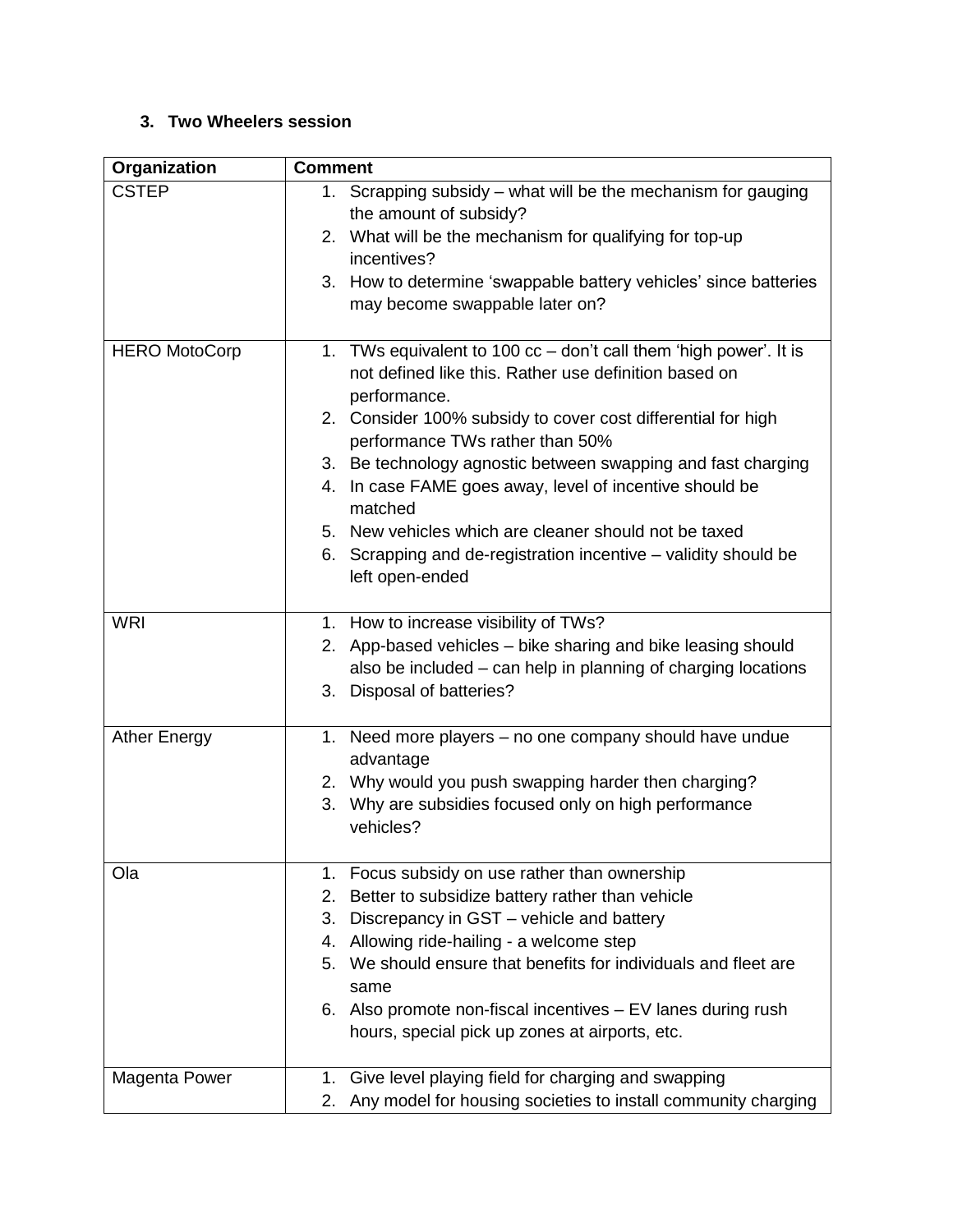|                | spots?                                                                                                                                  |
|----------------|-----------------------------------------------------------------------------------------------------------------------------------------|
| Greaves cotton | 1. Can Delhi govt give subsidy to low-speed TWs with lithium ion<br>batteries (L1 scooters under 27 <sup>th</sup> Sept. FAME Circular)? |
| 22Kymco        | 1. Taiwan experience - sockets everywhere<br>2. Range anxiety is more about waiting period – only plausible                             |
|                | solution is battery swapping                                                                                                            |
|                | 3. Swapping needs to be defined - replacement is not swapping                                                                           |
|                | $-$ how does one become eligible for swapping incentive? $-55$<br>km range clause of FAME may be problematic                            |
| <b>TERI</b>    | 1. Focus on TWs for commercial use                                                                                                      |
|                | 2. Have subsidy for leasing of vehicles                                                                                                 |
|                | 3. Don't encourage further ownership of private vehicles                                                                                |
|                |                                                                                                                                         |
| Uber           | 1. Need to have petrol bike taxis also                                                                                                  |
|                | 2. Commercial registration for bike taxis needs to be seamless                                                                          |
|                | 3. Cash back proposed for last mile should go to driver, not to                                                                         |
|                | the passenger<br>4. Give impetus to first 1000 bikes                                                                                    |
| <b>URJA</b>    | 1. No action on parking policy by govt - regulations needed on                                                                          |
|                | cluster parking for decongestion                                                                                                        |
|                |                                                                                                                                         |
| <b>WRI</b>     | 1. Policy may provide for disposal of batteries.                                                                                        |
| Hero           | 1. Validity of deregistration certificate may be left open ended for                                                                    |
|                | greater consumer freedom.                                                                                                               |
| Bajaj          | 1. Speed of vehicle should be considered to qualify the power                                                                           |
|                | rating of TWs - consider above 45 kmph                                                                                                  |
|                | 2. Subsidy for fixed battery? - TWs are not doing a lot of kms -<br>so they may not need battery swapping                               |
|                | AC001 will be ideal                                                                                                                     |
|                | 4. Swapping – battery pack has to be designed with vehicle –                                                                            |
|                | can't have 2W and 3W in same pool; don't mix batteries; OE                                                                              |
|                | should handle the swapping                                                                                                              |
|                |                                                                                                                                         |
| Amazon         | 1. Include small e-LCVs in policy                                                                                                       |
|                | 2. E-commercial vehicles should be exempted from no entry<br>timing for commercial shipment                                             |
|                | 3. Supportive of mandates but there should be a time lag                                                                                |
|                |                                                                                                                                         |
| Flipkart       | 1. Consider including low-power TWs                                                                                                     |
|                | Can hire purchase scheme be extended to delivery boys (for<br>2.                                                                        |
|                | TWs) like in case of e-rickshaw scheme                                                                                                  |
|                | Mandates will help along with incentives and financial model<br>3.                                                                      |